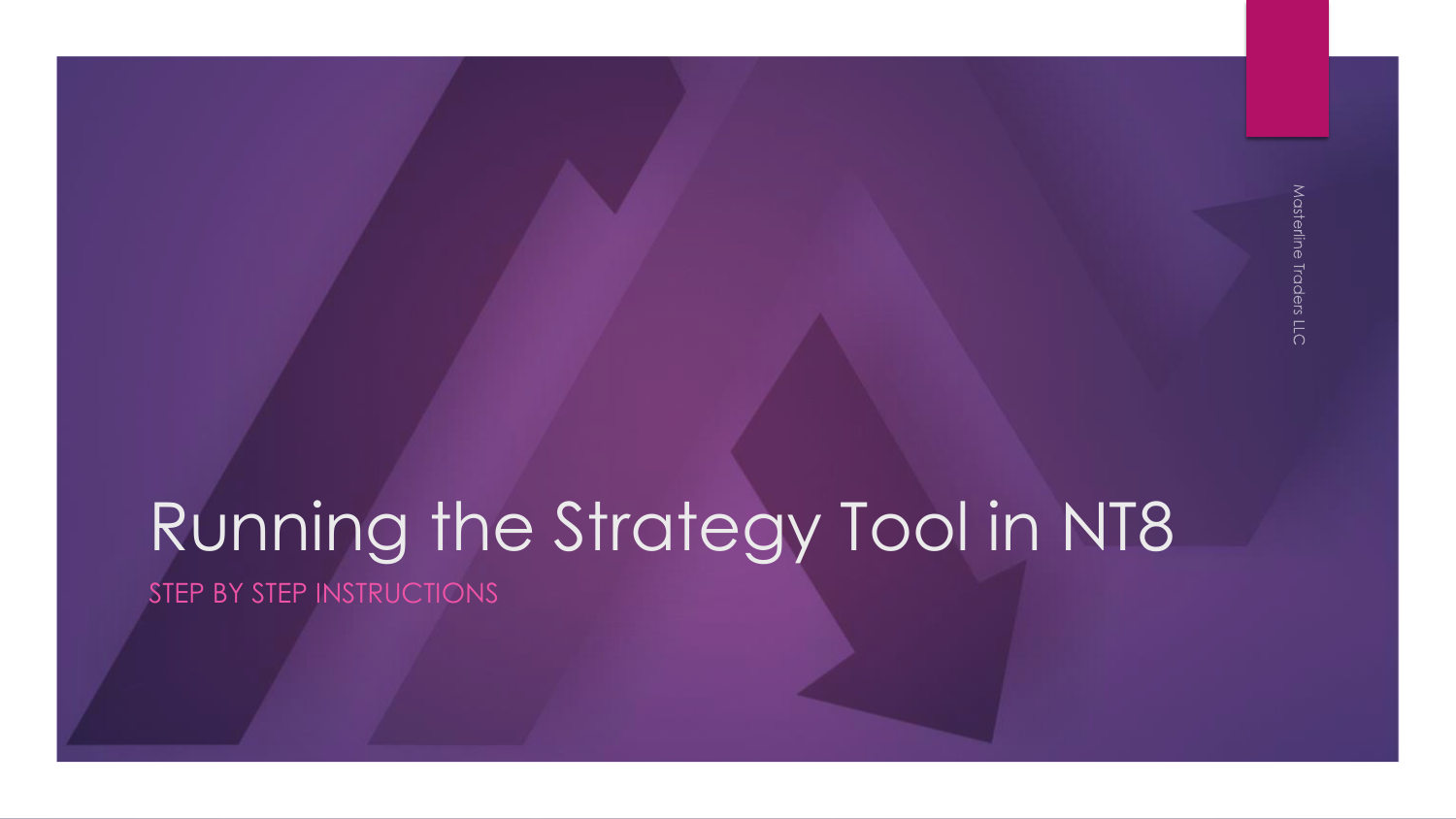# STEP 1 – Gold Combo Strategy

- MLT offers many "Strategy Arrows" for use on "MasterBar" charts.
- ▶ The "Gold Combo Arrow" has the highest documented "win rate" over the past year trading CL. Keep in mind, however, running strategies is a practice designed to keep you aware of price action and effective money management settings in the current market environment for the instrument/s you trade.
- ▶ Open a chart using 34MasterBar Data Series.
- ▶ Load the Gold Combo Template for the Instrument you are trading.
- Open "Indicators" and locate the "LTML" which defines the Gold Combo Arrow settings.
- Enter the "settlement" number from the previous trading day and "SAVE" the template.

#### **[Watch the video!](https://screencast-o-matic.com/watch/cFhlXobxGg)**

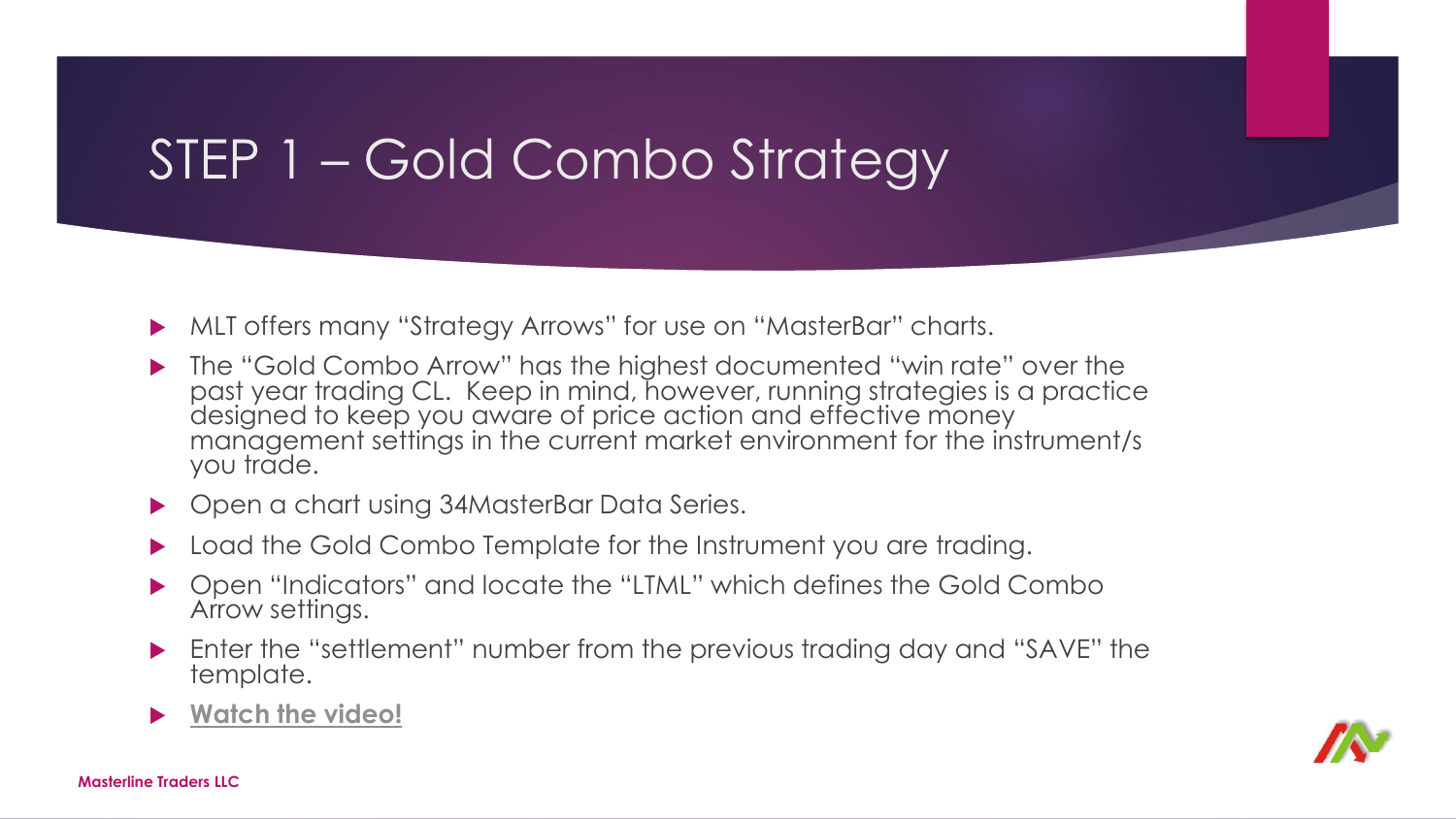# STEP 2 – Gold Combo Strategy

- Research to determine settings you wish to test using **[documentation](http://www.masterlinetraders.com/strategy-tool)** provided by Ken and Sheryl. Participation in the MLT Chart Room will keep you current on effective strategy settings. You are also always welcome to forward any questions by email: info@masterlinetraders.com
- ▶ Connect to the live market and configure your strategy.
- DO NOT SAVE A DEFAULT TEMPLATE until you have become an expert at managing and running the Strategy Tool.
- REMEMBER the "Tool" was NOT designed to run in a live account and trade for you. It was designed for you to test money management and entry criteria in changing market conditions.
- **[Watch the video!](https://screencast-o-matic.com/watch/cFhlXmbxmf)**

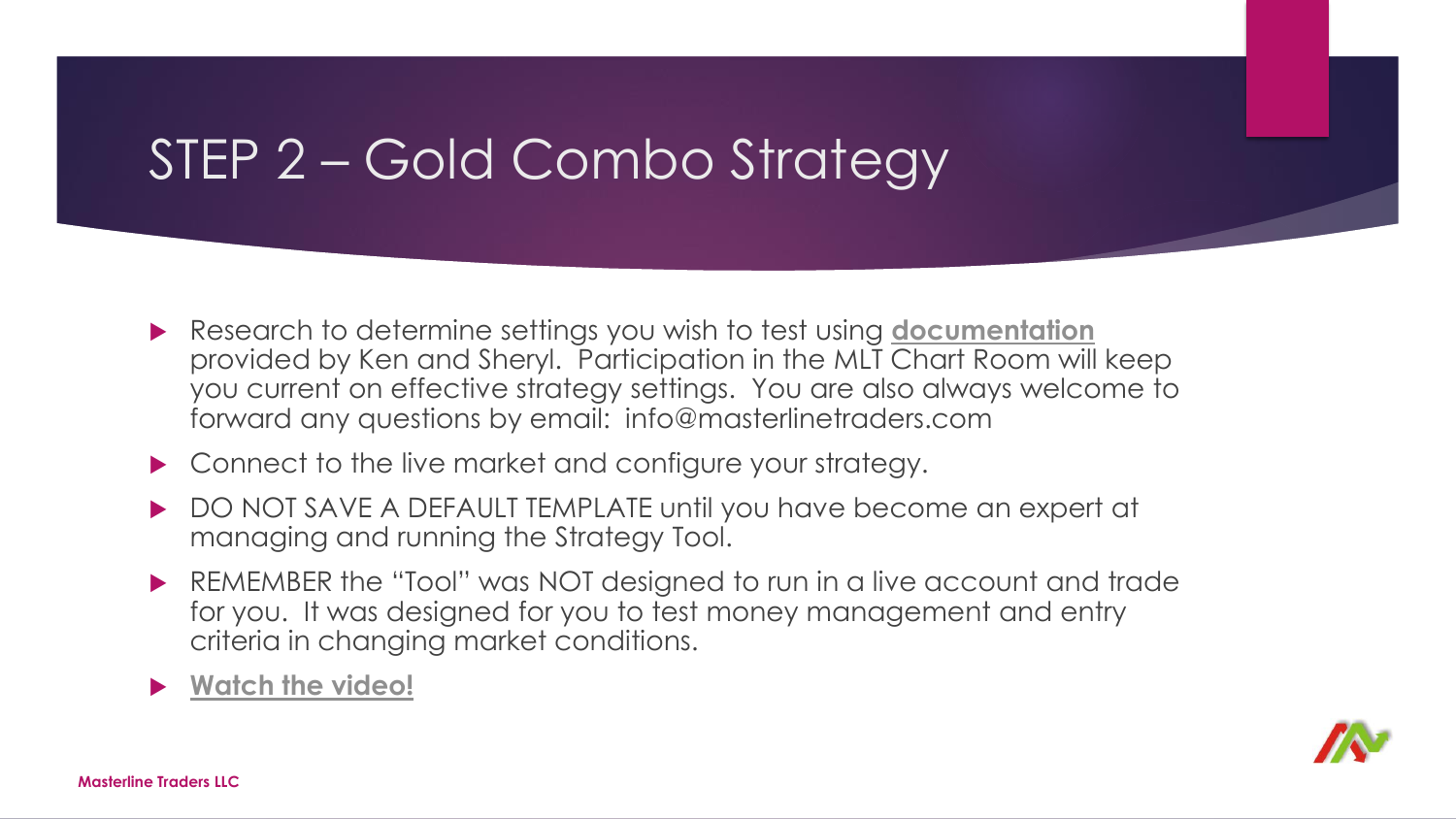# STEP 3 – Gold Combo Strategy

- ▶ Remember to use "Military" time when setting time filters. 7a.m. to 2:30 p.m. is entered as "070000 to 143000."
- **Disable all strategies before disconnecting from your live account or** closing the chart or workspace. Otherwise strategies will be deleted.
- Document your settings recipe used along with trade performance output for specific dates after testing with the "Tool." Use this documentation for review to cultivate conscious awareness of changes in market volume and volatility as well as price action over time. Is a six tick stop working or do you have more winning trades with a ten tick stop? Which profit target works best; 4 ticks, 6 ticks, 2 ticks?

### **[Watch the video!](https://screencast-o-matic.com/watch/cFhllObxmE)**